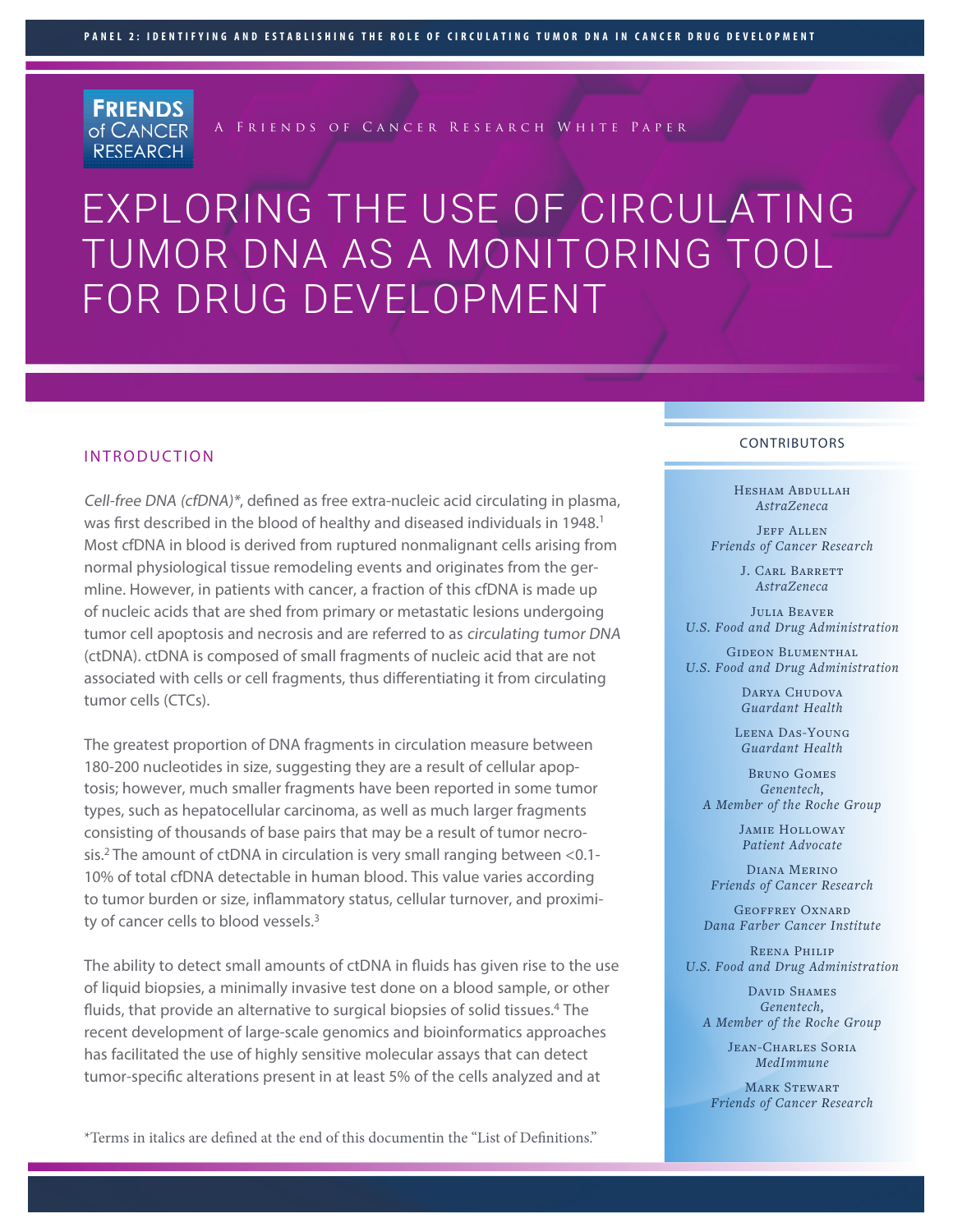# ABOUT FRIENDS OF CANCER RESEARCH

Friends of Cancer Research drives collaboration among partners from every healthcare sector to power advances in science, policy, and regulation that speed life-saving treatments to patients.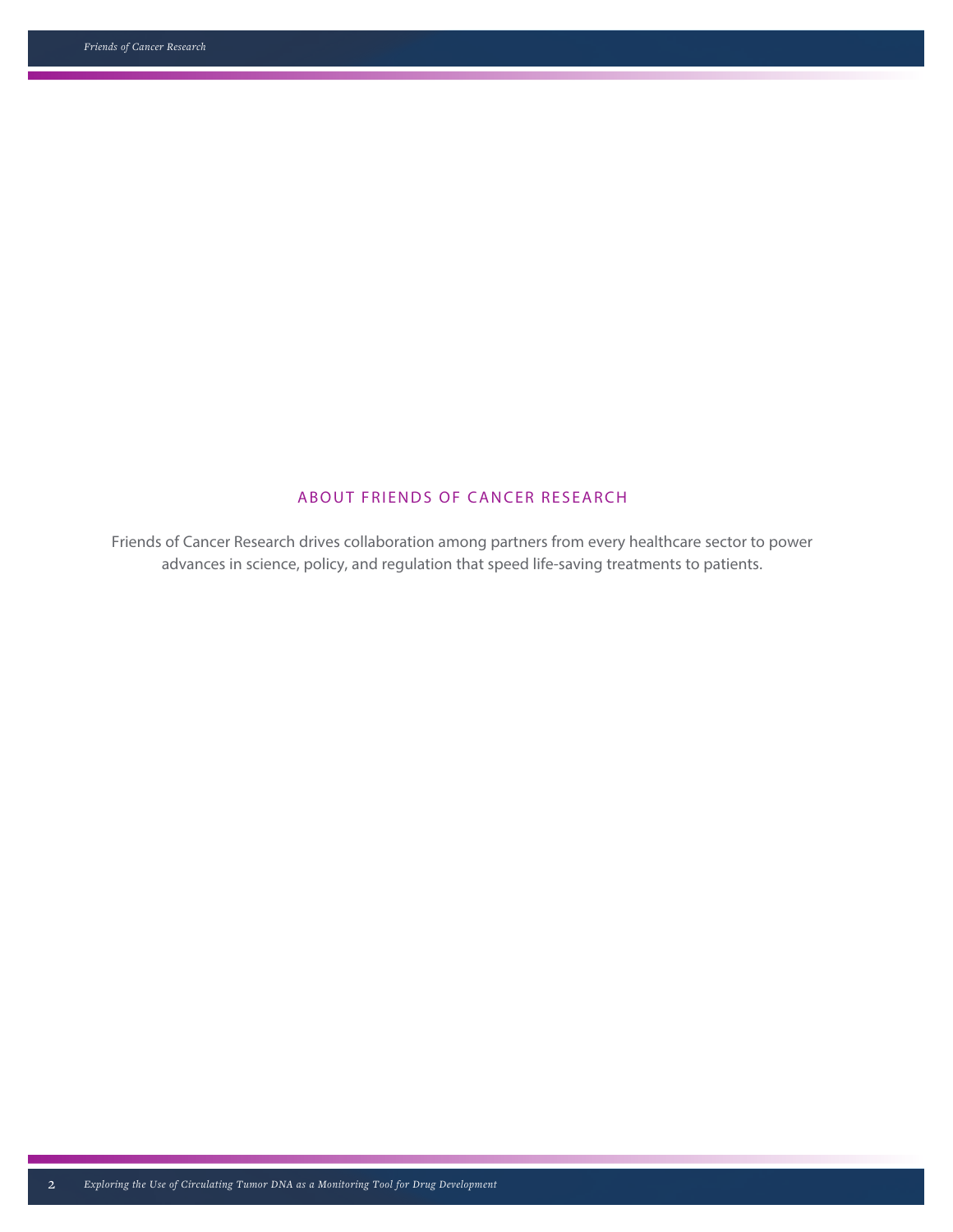frequencies as low as 0.05%.<sup>5</sup> Classical methods for ctDNA analysis include hotspot assays that detect specific known somatic variants at very low levels found in a single gene or small number of genes, and typically use polymerase chain reaction (PCR)-based strategies such as digital droplet PCR (ddPCR), or real-time PCR (RT-PCR). More recent strategies use next-generation sequencing (NGS) approaches for the detection of somatic and germline (heritable) variants in more than one gene target and are capable of detecting a larger number of variants in multiple genes. Deep sequencing can typically detect tumor-specific alterations in the whole genome or exome, and most recently, in gene panels that have been especially designed to incorporate relevant genes associated to cancer growth and progression. The most common ctDNA genomic alterations identified include point mutations, deletions, amplifications and translocations, and gene fusions.5,6 Measuring these alterations in the ctDNA isolated from cancer patients' blood can considerably facilitate the clinical management of patients diagnosed with blood cancers and solid tumors. Although assessing disease burden using blood samples is already a common practice for patients with blood malignancies, investigating blood for traces of solid tumor cells and DNA is a more recent practice, and has the potential to facilitate clinical cancer care and benefit more patients.

First, because drawing blood for a liquid biopsy is minimally invasive and significantly less risky than conducting a tissue biopsy, especially for tumors that are not easily accessible, using ctDNA assays to conduct repeated assessments that monitor a patient's tumor response over time poses less risk to the patient. Moreover, because the test can be conducted at a central site, patients don't need access to technical molecular pathology labs, which are rarely found in the community setting. Analysis of ctDNA is more convenient and logistically feasible than traditional biopsies, and it is a tool that can democratize access to powerful diagnostics and targeted therapies regardless of where a patient receives care.

The assessment of ctDNA requires powerful technology that is highly sensitive and dynamic and enables the detection of very small amounts of tumor DNA from very early to well advanced stages of disease. Additionally, the multiplex assays used in ctDNA analyses capture a broad array of somatic, or tumor-derived, genetic alterations found in numerous genes from ctDNA in blood (i.e., genotyping).

Leveraging the advent of new technologies with these remarkable features, ctDNA may be used in a way that goes beyond simply identifying the presence or absence of tumor DNA in blood but could be potentially used for (1) cancer detection, (2) prognosis determination, and (3) molecular characterization of a patient's tumor.

As a powerful cancer screening tool, ctDNA could be used for early cancer detection. This could mean detecting cancer prior to a cancer diagnosis in an asymptomatic population, or detecting early recurrence, or the degree or burden of disease in patients that have already been diagnosed with cancer.<sup>5,7</sup> ctDNA could also help assess patient prognosis. This could mean catego-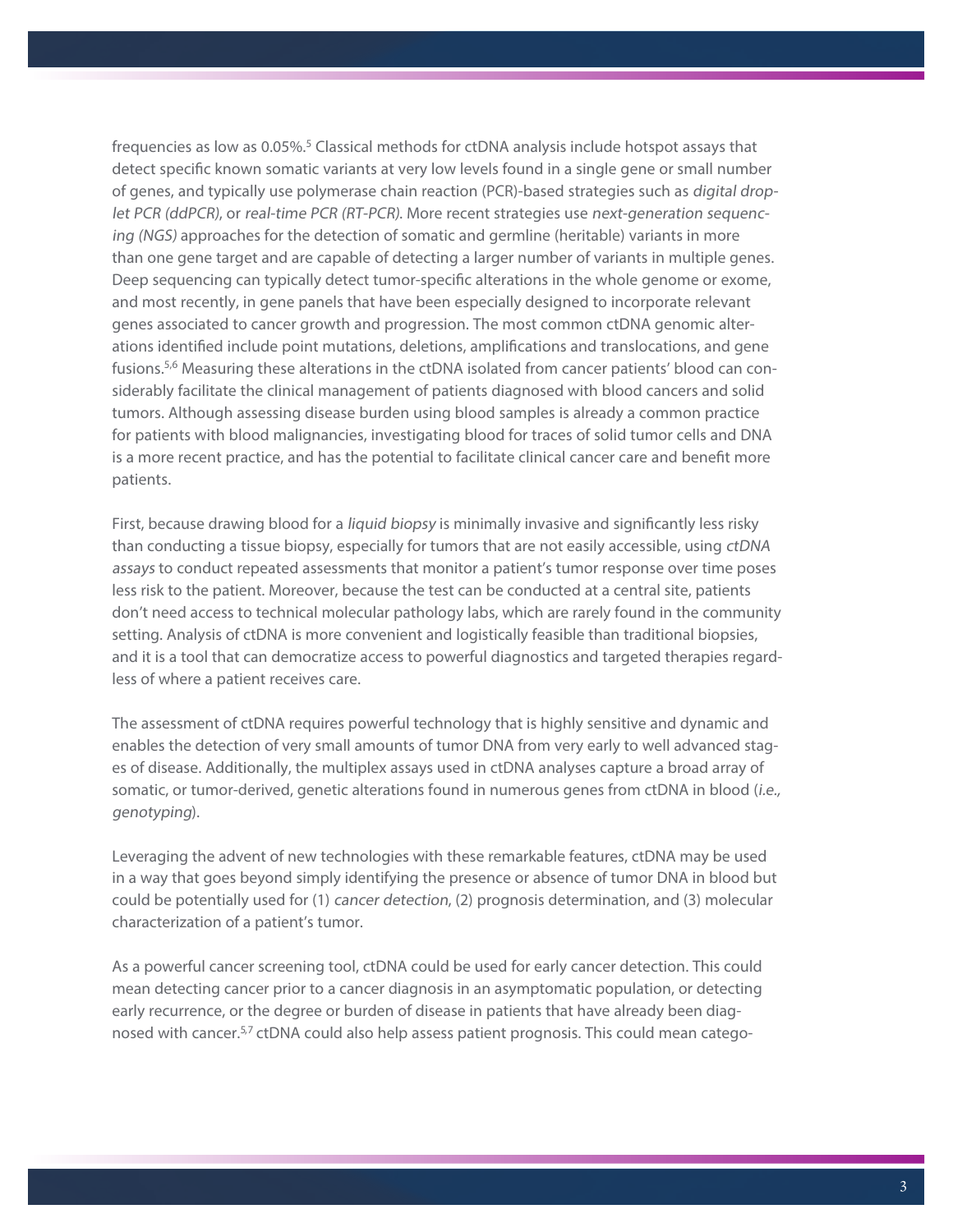rizing patients into different risk groups by examining the presence of specific somatic genetic alterations associated to patient outcomes.<sup>2,811</sup> Lastly, identifying somatic genetic alterations in ctDNA would enable the molecular characterization of the tumor, which could guide targeted therapy selection and identify potential mechanisms of tumor resistance.<sup>12-13</sup>

Although using ctDNA for cancer detection, prognosis determination, and molecular characterization of a patient's tumor are very important and becoming more common in clinical practice, this white paper will focus on recommending best practices for the use of ctDNA for disease monitoring in cancer patients and will investigate the feasibility of operationalizing this tool in drug development. Additionally, even though much effort has been given to the definition and study of minimum residual disease as a way to monitor disease response and progression in patients with blood cancers, this white paper will concentrate on the use of ctDNA in patients with solid tumors.

Given the rapid advancement of technologies that have promoted the use of ctDNA in drug development and the growing number of studies that seek to use liquid biopsies as a tool to assess tumor response; Friends of Cancer Research (Friends) has convened a multi-stakeholder group of experts to examine the state of ctDNA in tumor monitoring, recommend best practices, and propose initiatives that would directly demonstrate how data derived from ctDNA could be used to facilitate cancer drug development.

#### **OBJECTIVES**

The objectives of this white paper are to assess the current state of ctDNA as a monitoring tool used to evaluate clinical response through the description of relevant case studies, suggest best practices for the use of ctDNA as a potential monitoring tool for drug development in clinical research, and propose two potential opportunities that promote the operationalization of ctDNA in drug development.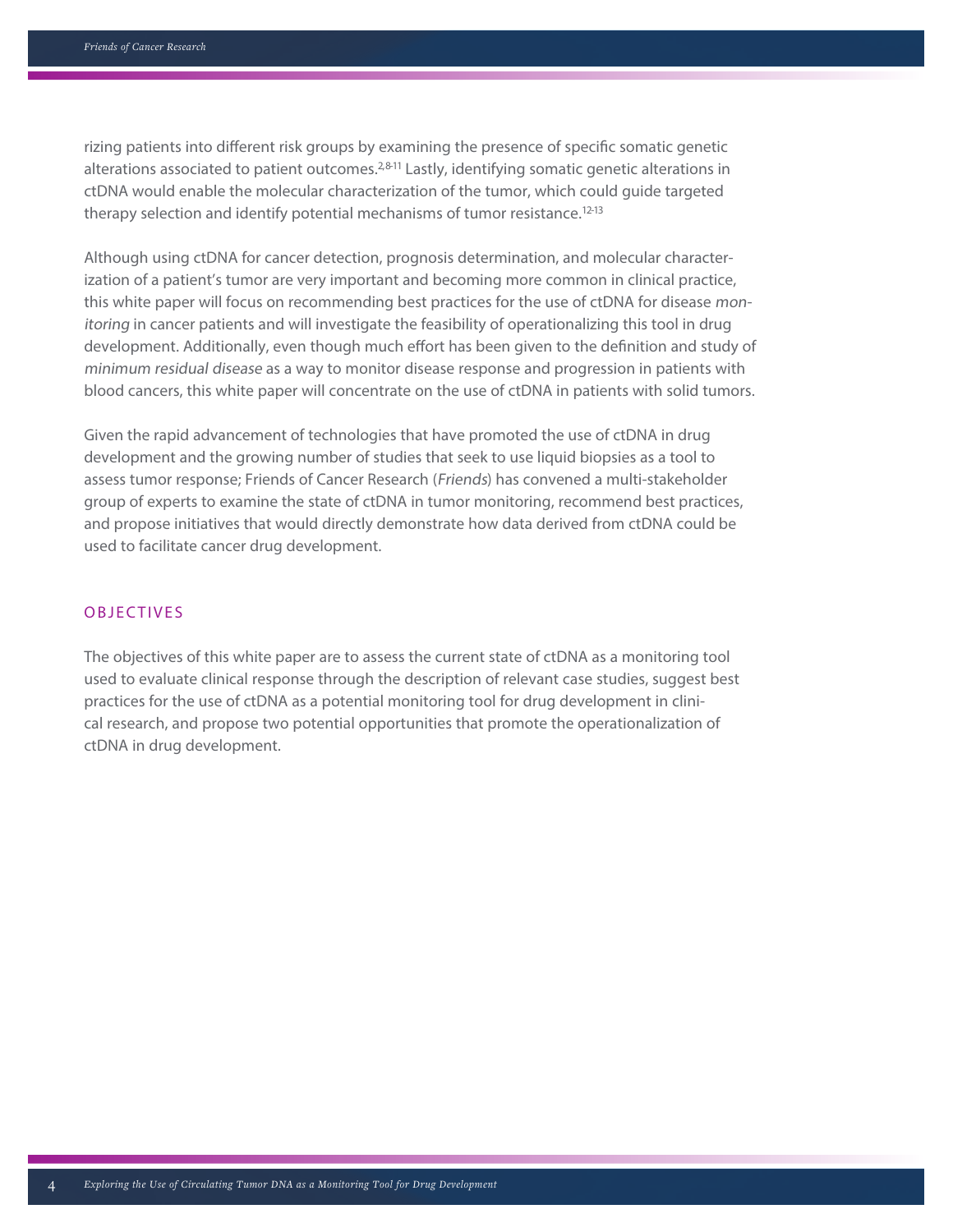#### **CASE STUDIES**

Various studies have investigated the use of cfDNA or ctDNA to monitor tumor response. Many of these studies have been retrospective using previously collected data and consisting of a few samples. The working group identified three prospective clinical trials where serial analyses of cfDNA was used to gain insight into treatment effect (Table 1). These prospective studies demonstrate the diverse ways investigators are using cfDNA to monitor clinical outcomes, highlighting the promising potential of this accessible biomarker in clinical trials, but also unraveling the difficulties that lie in seeking to compare data from all three studies given the different methods, units, and outcomes assessed in each study.

**1. Detection and Dynamic Changes of EGFR Mutations from Circulating Tumor DNA as a Predictor of Survival Outcomes in NSCLC Patients Treated with First-line Intercalated Erlotinib and Chemotherapy, 201514**

Mok and colleagues describe the findings of a multicenter, randomized, placebo-controlled, double-blind, phase III study of intercalated erlotinib or placebo with gemcitabine plus platinum followed by maintenance erlotinib or placebo as first-line treatment in patients with stage IIIB/ IV NSCLC (FASTACT-2). The primary objective of this study was to define the diagnostic utility of a RT-PCR based blood test that detects activating mutations in EGFR in cfDNA. The secondary objective was to examine the predictive value of cfDNA EGFR at baseline and the changes in mutation status during therapy in relation to patient outcomes. This study found very high concordance between tissue and blood tests, that EGFR mutation status defined by bloodbased cfDNA analysis appears to produce similar results to tissue-based assessment in terms of predicting outcomes, and that dynamic changes in cfDNA EGFR mutation status correlate with disease progression, ORR, and survival.

Blood from 305 patients was extracted according to standard procedures at baseline, at day 1 of cycle 3 (C3, mid-protocol), and at the time of progression, while tumor tissue samples were obtained at initial diagnosis, diagnosis of advanced disease, or biopsy 14 days before first study dose. The cobas 4800 blood test by Roche Molecular Systems Inc. was used to detect 41 different EGFR activating mutations. The number of EGFR mutant copies (copy/mL of blood) were measured across the three timepoints (baseline, C3, and PD) and correlated with ORR, PFS, and OS.

This study found that generally, total EGFR mutation-specific cfDNA levels decreased at C3 and returned at time of PD, which may reflect changes in tumor volume or increased metastases. For patients with detectable EGFR mutations at baseline, ORR was lower in patients whose cfDNA analysis showed detectable EGFR mutations at C3 (mid-protocol) compared with patients whose cfDNA analysis showed undetectable EGFR mutations at C3. Likewise, the PFS and OS of patients whose cfDNA samples remained positive for EGFR mutations at mid-protocol were also lower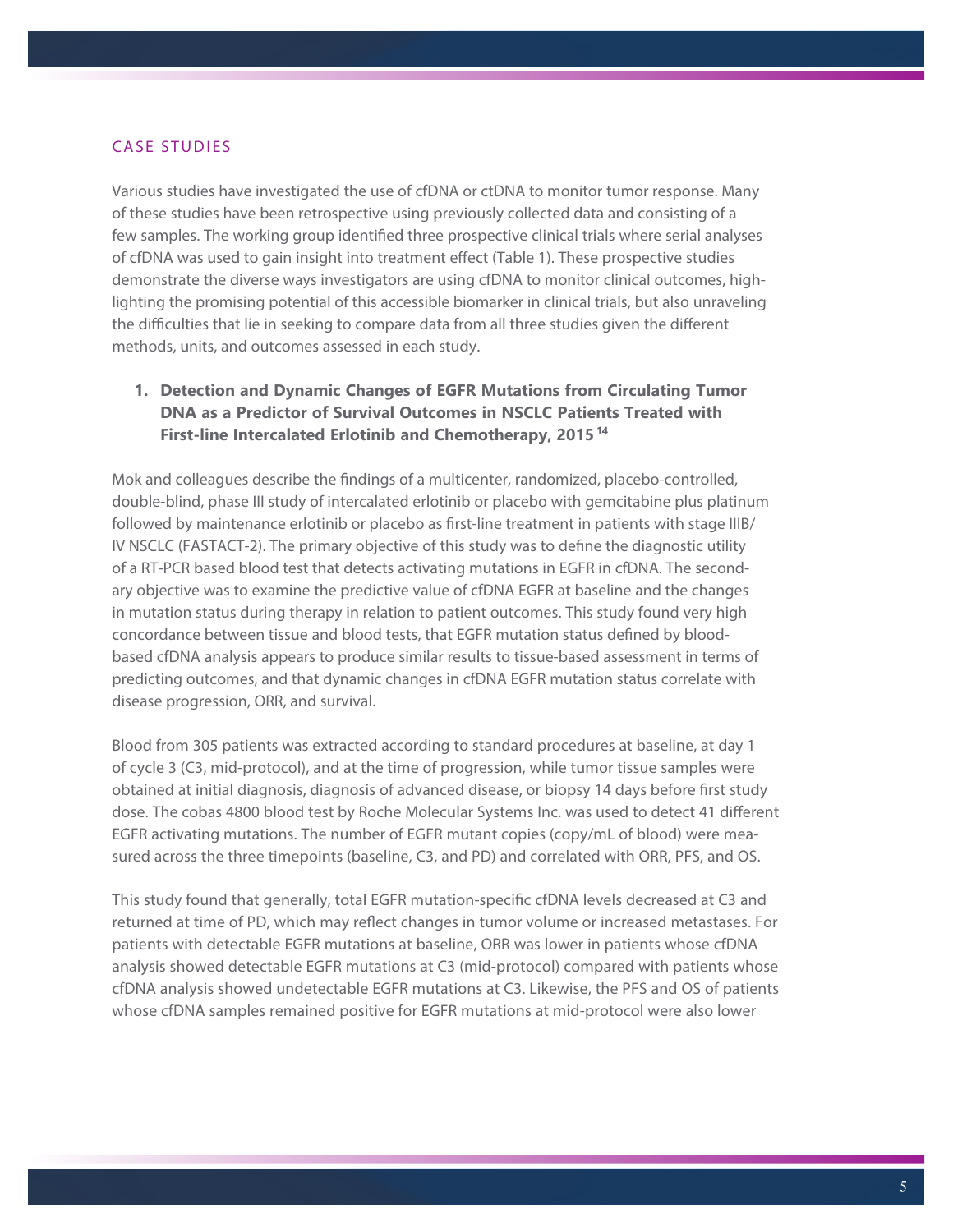| Table 1: Case studies and study parameters  |                                                             |                                                                                 |                                                                                        |  |
|---------------------------------------------|-------------------------------------------------------------|---------------------------------------------------------------------------------|----------------------------------------------------------------------------------------|--|
| <b>Parameters/Study</b>                     | Mok et al., Clinical Cancer<br>Research, 2015 <sup>14</sup> | Yu et al., Clinical Cancer Research,<br>201715                                  | Raja et al., Clinical Cancer<br>Research, 2018 <sup>16</sup>                           |  |
| <b>Histology</b>                            | Stage IIIB and IV NSCLC                                     | Advanced NSCLC patients with<br>disease progression after EGFR TKI<br>treatment | NSCLC and UC                                                                           |  |
| # of patients                               | 305                                                         | 93                                                                              | 100 (28 discovery, 72 validation)<br>and 29 (validation) from 2 differ-<br>ent studies |  |
| <b>Clinical trial</b>                       | FASTACT-2 study                                             | NCT02113813                                                                     | ATLANTIC and Study 1108                                                                |  |
| ctDNA/cfDNA                                 | cfDNA                                                       | cfDNA                                                                           | ctDNA                                                                                  |  |
| <b>Technology</b>                           | Semi-quantitative-Cobas 4800<br>blood test (RT-PCR)         | Quantitative-BEAMing PCR                                                        | Quantitative-NGS, targeted<br>panel (Guardant 360)                                     |  |
| Gene                                        | <b>EGFR</b>                                                 | <b>EGFR</b>                                                                     | Gene panel (73 genes)                                                                  |  |
| <b>Units</b>                                | Copy/mL                                                     | % mutant EGFR cfDNA                                                             | Mean VAF                                                                               |  |
| <b>Timepoints</b>                           | Baseline, cycle 3 (~12 weeks) and<br>progression (PD)       | Baseline, cycle 2                                                               | Baseline and 6 weeks-prior to 4 <sup>th</sup><br>treatment                             |  |
| <b>Median follow up</b><br>time             | Not specified                                               | Not specified                                                                   | Ranged between 9-15 months<br>depending on study                                       |  |
| Drug(s) being tested                        | Erlotinib (after gemcitabine/plati-<br>num)                 | ASP8273 (3 <sup>rd</sup> generation EGFR TKI)                                   | Durvalumab (anti PD-L1)                                                                |  |
| <b>Clinical Response/</b><br><b>Outcome</b> | ORR, PFS, OS                                                | <b>ORR</b>                                                                      | Tumor volume, PFS, OS                                                                  |  |
| <b>Tube</b>                                 | "collected according to standard<br>procedures"             | n/a                                                                             | K <sub>2</sub> -EDTA                                                                   |  |
| <b>Timing of processing</b>                 | "collected according to standard<br>procedures"             | n/a                                                                             | n/a                                                                                    |  |

Abbreviations: cfDNA, cell-free DNA; ctDNA, circulating tumor DNA; EDTA, ethylenediaminetetraacetic acid; *EGFR*, epidermal growth factor receptor; NGS, next generation sequencing; NSCLC, non-small cell lung cancer; ORR, objective response rate; OS, overall survival; PD, progressive disease; PD-L1, programmed death-ligand 1; PFS, progression free survival; RT-PCR, real time- polymerase chain reaction; TKI, tyrosine kinase inhibitor; UC, urothelial carcinoma; VAF, variant allele fraction.

than in patients whose cfDNA samples became negative for EGFR mutations.

Authors concluded that assessing EGFR mutation status mid-protocol, in this case at C3, approximately 12 weeks after the start of the first study dose, may predict clinical outcomes and that the serial quantitative measurement of EGFR cfDNA could serve to assess tumor progression. Moreover, because of the good correlation between tumor and blood tests, the authors identified cfDNA EGFR mutation analysis as a potential reliable alternative method for patients from whom a tumor tissue sample cannot be obtained.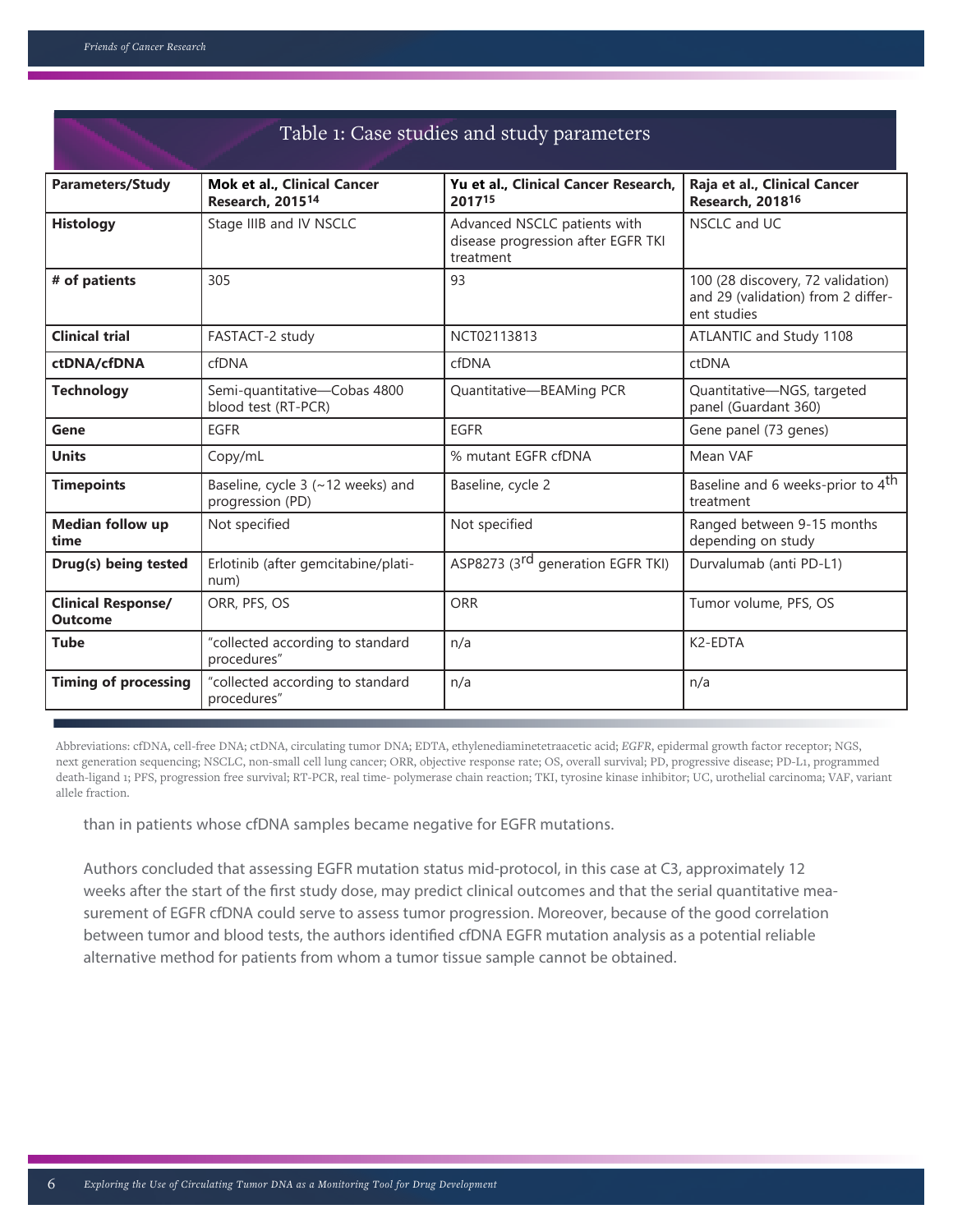# **2. A phase 1, dose-escalation/response-expansion study of oral ASP8273 in patients with non-1 small cell lung cancers with epidermal growth factor receptor mutations, 201715**

Yu and colleagues describe the results of a prospective, open-label, multicenter dose escalation phase I study (NCT02113813) testing the third-generation EGFR TKI, ASP8273 in patients with advanced NSCLC harboring EGFR activating mutations and previous EGFR TKI treatment. Exploratory endpoints of this study included the evaluation of potential biomarkers in cfDNA and their association with treatment effects. This study found for patients who achieved partial response and stable disease as best overall response, EGFR activating and T790M mutations in cfDNA were generally reduced to near or below level of detection after 1 cycle of treatment. Additionally, in patients who developed acquired resistance to ASP8273, EGFR activating and T790M mutations reemerged in the plasma of 5 out of 9 patients.

110 patients from the study met the criteria for the study and were assigned to dose-escalation cohorts where ASP8273 was administered orally in a single-dose period lasting 2 days and followed by repeat-dose cycles consisting of once-daily treatment over 21 days. Of the 110 patients, 93 were eligible for biomarker analysis of cfDNA, and 46 out of 93 had sufficient plasma samples for longitudinal analysis. Mutations in EGFR were examined in cfDNA isolated from blood serially collected prior to study start and at each treatment cycle, using beads, emulsification, amplification, and magnetics (BEAMing) digital PCR. Additionally, EGFR mutation status was also assessed centrally by RT-PCR. Percentage mutant EGFR cfDNA (%) was observed at baseline and at cycle 2 in patients with EGFR T790M positive metastatic NSCLC treated with ASP8273. Patients were grouped by best response to ASP8273, including partial response, stable disease, or progressive disease.

The authors concluded that the presence of EGFR T790M mutations in cfDNA predicted response to ASP8273 and that using cfDNA to identify mutation patterns of progression throughout treatment, such as the emergence of new mutations in EGFR, or the reemergence of mutations initially identified at baseline may be potentially useful in the clinic. Reductions in EGFR levels in cfDNA were seen across a broad range of doses in this phase I study (100mg-500mg), which suggests activity of the agent at a range of doses. Due to the high concordance observed with tumor tissue, the authors recommended that further studies to understand the relationship between cfDNA and tumor burden, as well as other clinical parameters, be conducted.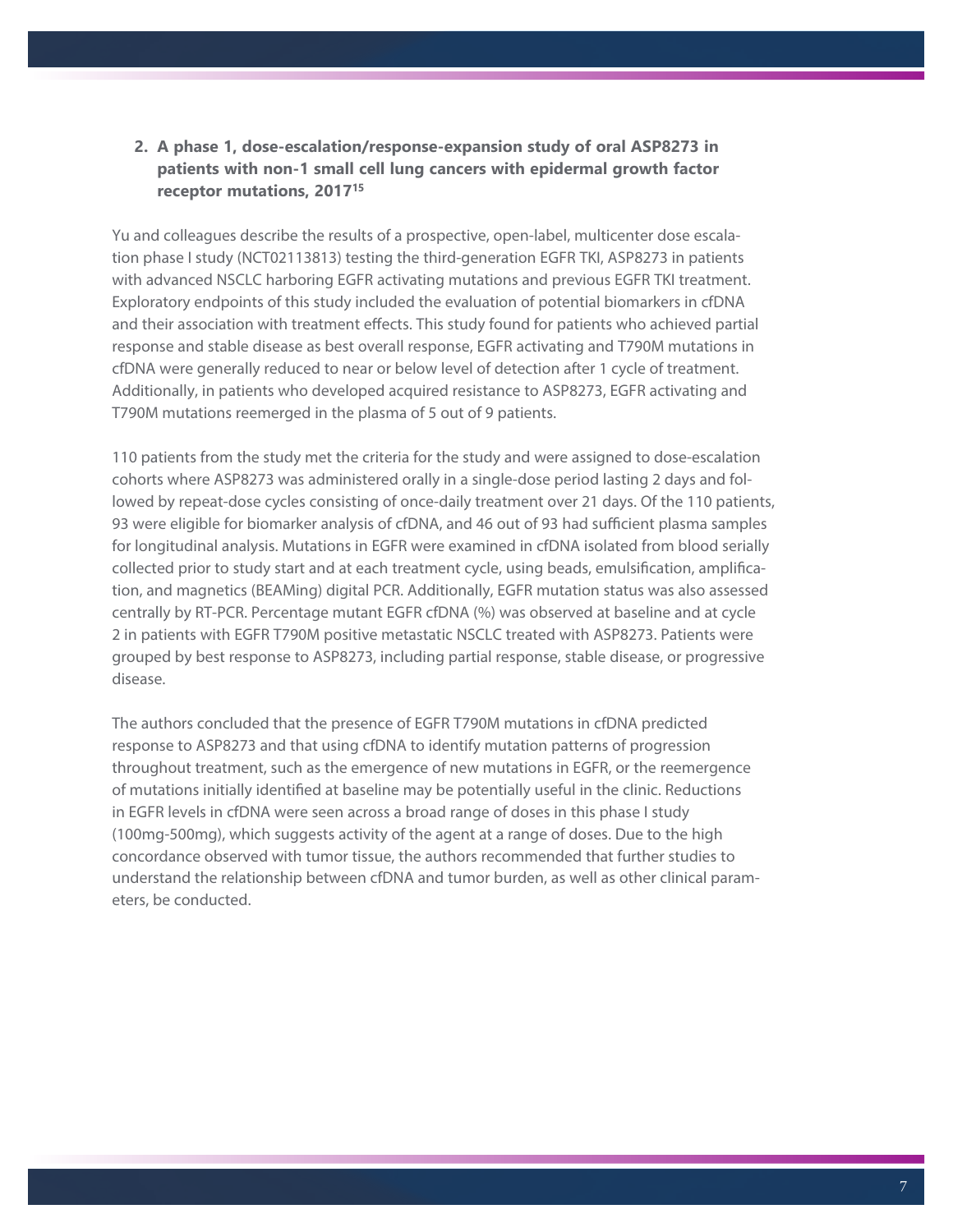### **3. ctDNA changes in advanced lung and bladder cancer patients receiving PD-L1 inhibitor (durvalumab) as a potential response biomarker, 201816**

This study investigated changes in variant allele frequencies (VAF) of somatic mutations in ctDNA from the blood of patients with advanced NSCLC and urothelial cancer (UC) and their association with patient outcomes after treatment with PD-L1 inhibitor durvalumab. The study found that a reduction in ctDNA VAF at 6 weeks is associated to tumor shrinkage and improved progression-free and overall survival.

Patient blood was extracted at baseline (pre-dose) and six weeks after the first dose (post-dose). ctDNA was tested using the Guardant 360 gene panel comprising of 73 genes. Somatic variants, including single nucleotide variants (SNVs), insertions/deletions, and fusions were summarized for each patient by calculating the mean allele frequency of all genes with a VAF ≥0.3% at pre-dose. Both synonymous and non-synonymous mutations were included in the VAF calculation. Change in mean VAF was calculated when mean VAF at pre-dose was subtracted from VAF at 6 weeks. Mean VAF was compared across timepoints (pre-dose and post-dose) and correlated with objective response rate (ORR), time on study, tumor volume, and survival (Table 1).

Patients from two different clinical trials were included in this analysis. Study 1108 (NCT01693562) was a phase 1/2, first-in-human, multicenter, open-label dose-escalation, and dose-expansion study. Eligible patients were ≥18 years of age with histologically or cytologically confirmed inoperable or metastatic transitional-cell UC or NSCLC and who had progressed on, been ineligible for, or refused any number of prior therapies. The second clinical trial, ATLANTIC (NCT02087423), was a multicenter, phase 2 open-label study enrolling patients with Stage IIIB/IV NSCLC with disease progression following two or more systemic treatments, including one platinum-based chemotherapy and one tyrosine kinase inhibitor (TKI) for EGFR mut/ALK+ patients.

This study also observed the emergence of new EGFR mutations in patients with progressive disease at week 6. These mutations have been previously associated with resistance to immunotherapies. Thus, the use of liquid biopsies throughout the course of therapy will enable longitudinal monitoring of changes in tumor burden, and the identification of new mutations that are associated with patient outcomes that may facilitate the development of combination therapies in immuno-oncology.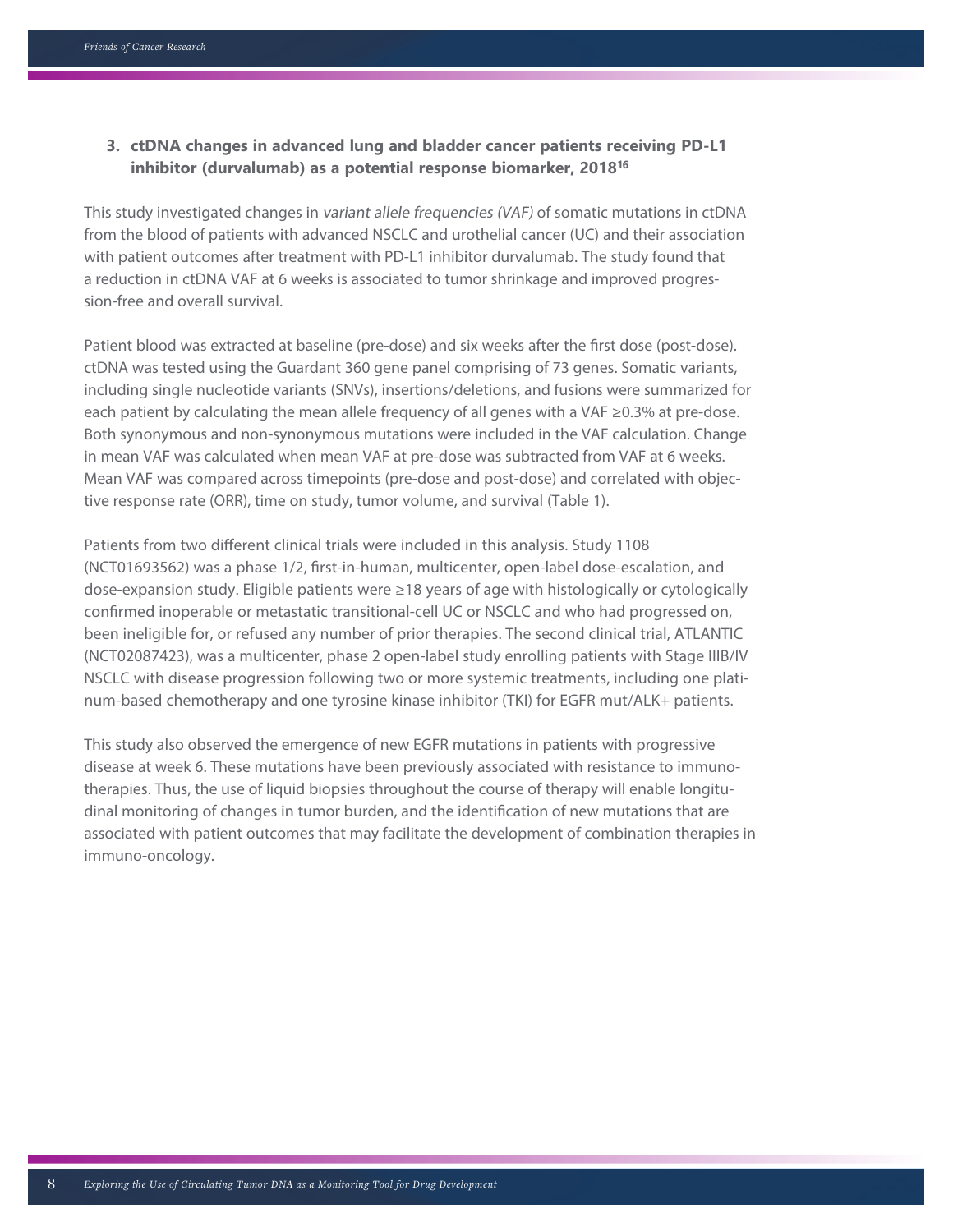#### BEST PRACTICES FOR THE USE OF ctDNA AS A POTENTIAL MONITORING TOOL

The case studies described above demonstrate the potential clinical impact ctDNA may have on disease monitoring and the potential utility liquid biopsies may have to help assess drug efficacy early during a clinical trial. Given the convenience of ctDNA analysis and its ability to quantify mutations in ctDNA throughout treatment and identify new mutations that arise during treatment that may confer resistance to ongoing therapies, identifying a consistent way to use ctDNA as a monitoring tool is imperative. Outcomes of studies to date have been variable, and this variability is explained by different technologies used, the lack of standardization, and the absence of prospective clinical and biomarker data.

Drawing from studies performed to date, their methods and the limitations of those methodologies, as well as from a wealth of personal experience, the working group has generated a list of best practices and recommendations that have been classified into the following categories: material collection, detection platform technology, and analysis (Table 2).

While not the primary focus of this white paper, the need for rigorous analytical validation parameters of ctDNA assays should also be acknowledged. Ongoing efforts being led by other organizations, such as the Blood Profiling Atlas in Cancer (BloodPAC), are determining best practice principles for validating liquid biopsy tools for ctDNA assessment.

Generally, prior to using a ctDNA assay as a tool for drug development in a clinical trial, the assay should be analytically validated, and the cutoffs should be pre-specified and locked down. Some of the key analytical studies include, but not limited to, limit of blank (LoB), limit of quantitation (LoQ, only for quantitative assay i.e., the assay has continuous output), limit of detection (LoD), linearity (only for quantitative assays), analytical accuracy, and precision/reproducibility, should be evaluated to establish optimal assay performance. Since these assays will likely have a quantitative output, it is expected that the analytical and clinical studies are consistent with the assay's intended use. In order to report underlying continuous measures (e.g. MAF, bTMB, circulating tumor fraction), analytical validation studies or analyses should be done to demonstrate that those continuous values can be accurately and reliably measured.

Additionally, for monitoring purposes, the proposed assay should continuously assess a subject's status over a period of time or monitor at intermittent times, and the study duration should be long enough to capture the range of variation in the assay measurements and clinical status from the assay's intended use population. The time interval at which the data is collected and how many and how often data points per patient are collected should be clinically acceptable. How change in the assay result or patient clinical status is defined and determined should be clearly prespecified.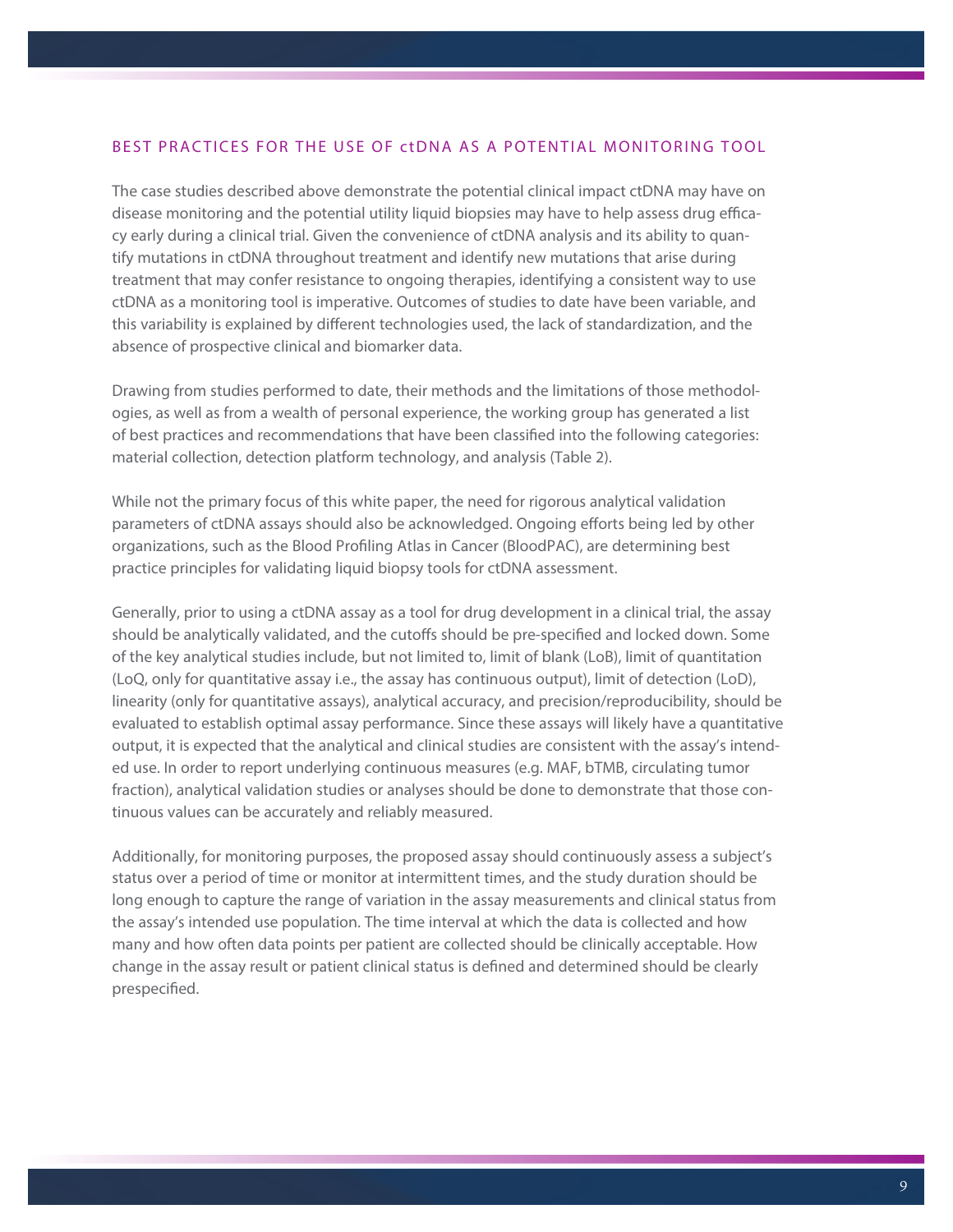| Table 2: Best practices for the use of ctDNA in disease monitoring |  |  |
|--------------------------------------------------------------------|--|--|
|--------------------------------------------------------------------|--|--|

| <b>Best Practice</b>             | <b>Recommendations</b>                                                                                                                                                                                                                                                                           |  |
|----------------------------------|--------------------------------------------------------------------------------------------------------------------------------------------------------------------------------------------------------------------------------------------------------------------------------------------------|--|
| Material collection              |                                                                                                                                                                                                                                                                                                  |  |
| Timing                           | 1. Collection at cycle 1, day 1 (screening sample may not be<br>representative)                                                                                                                                                                                                                  |  |
|                                  | Early collection after 2-4 weeks<br>2.                                                                                                                                                                                                                                                           |  |
|                                  | Collection at the time of restaging scans<br>3.                                                                                                                                                                                                                                                  |  |
|                                  | 4. Collection at or after progression (prior to next therapy)                                                                                                                                                                                                                                    |  |
| Amount of material               | One 10ml tube is usually adequate for analysis<br>$\bullet$                                                                                                                                                                                                                                      |  |
|                                  | Recommend collection of a second 10mL tube for future<br>bridging studies                                                                                                                                                                                                                        |  |
|                                  | Recommend saving the cell pellet to allow study of white<br>blood cells if needed.                                                                                                                                                                                                               |  |
| Tube type                        | If site has capacity to spin down tubes locally within a few<br>$\bullet$<br>hours after collection, EDTA tubes would be adequate. Oth-<br>erwise tubes including a DNA stabilization agent (e.g. Streck<br>tubes) are preferred to allow delayed spinning of specimens                          |  |
| Detection platform<br>technology | Should be able to measure ctDNA changes quantitatively<br>Recommend quantification of variant allelic fraction, which<br>can be calculated across various assays (e.g. ddPCR, NGS)<br>Platform should be validated to show optimal commutability<br>against other assays (orthogonal approaches) |  |
|                                  |                                                                                                                                                                                                                                                                                                  |  |
| Analysis                         | Consider calculation of percent change from baseline, similar<br>to approach used for tumor measurements in imaging<br>Analysis should account for the possibility of mutations<br>derived from clonal hematopoiesis. Sequencing of white<br>blood cells can be useful for distinguishing this   |  |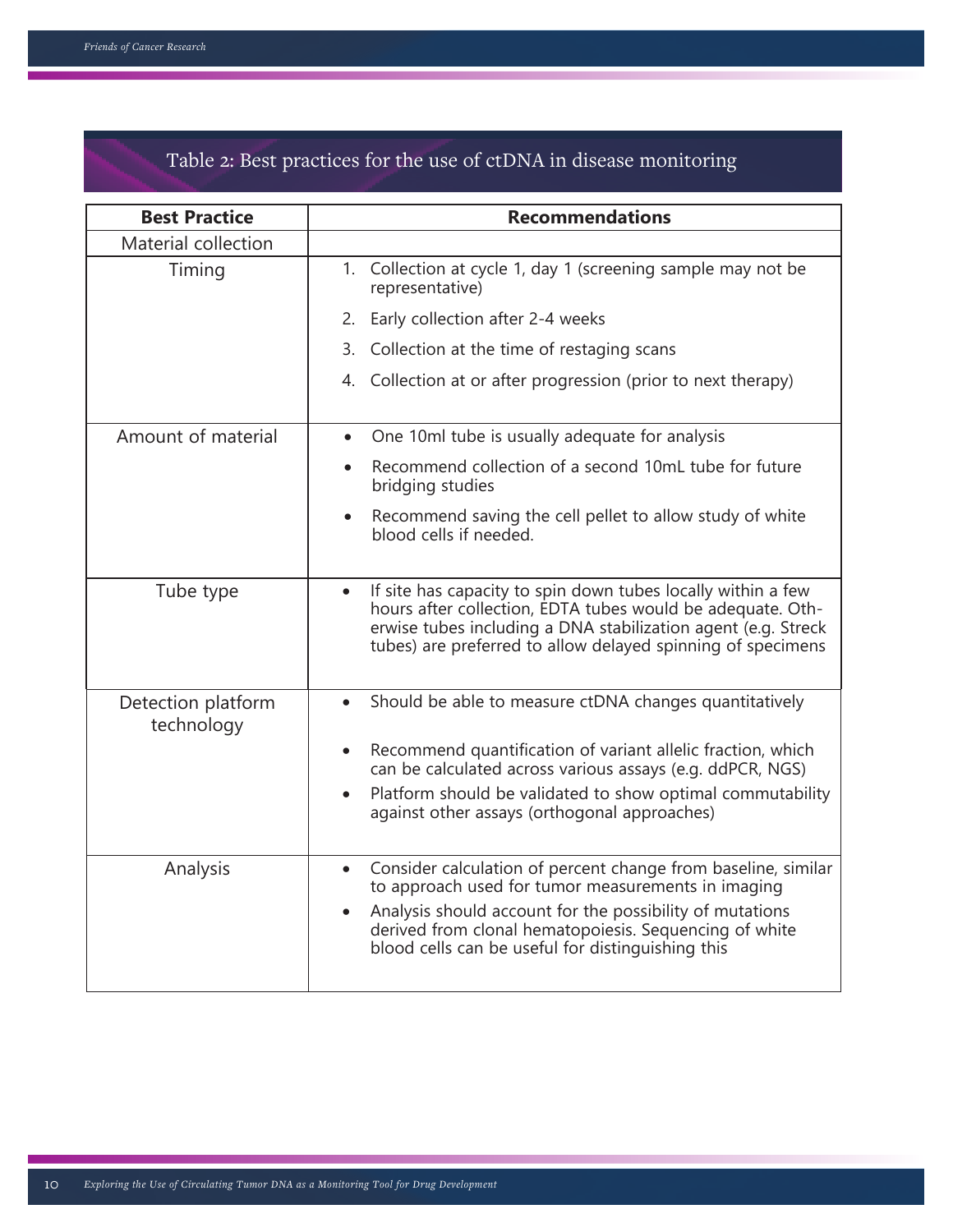# ESTABLISHMENT OF A MULTI-STAKEHOLDER CONSORTIUM TO OPERATIONALIZE ctDNA IN DRUG DEVELOPMENT

As demonstrated by the case studies above, several studies have examined the association between ctDNA and clinical outcomes in patients with advanced cancer. However, different analytical approaches are currently used in each study, which make it challenging to generate broad learnings across cancer types and treatment settings. Through conversations with multiple stakeholders, this working group has identified two potential opportunities to better understand the relationship between changes in ctDNA levels in plasma and treatment outcomes and promote the operationalization of ctDNA in drug development: a prospective collection of ctDNA from ongoing clinical trials, which will implement standard practices for plasma collection and analyses of plasma response, and the collection of existing datasets from past clinical trials and studies from which to learn how to best use ctDNA in drug development.

#### ctDNA Pilot Project: Monitoring therapeutic effect of immune checkpoint inhibitors

The variability observed across studies and existing datasets demonstrates the need for the prospective validation of ctDNA in rigorous cohorts. Achieving this will require standardization of data processing, collection, and analysis.

There is a need for the development of standard practices that may promote the integration of ctDNA into clinical trials and facilitate the aggregation and analysis of resulting data. Moreover, it is important to understand how optimal, feasible, and reproducible these practices are, and whether the data collected could be easily aggregated from large trial studies.

# **A unified prospective pilot could allow us to rigorously address a key clinical question: Do changes in ctDNA levels accurately reflect the therapeutic effect of immune checkpoint inhibitors?**

To address this important question, this working group proposes the creation of a pilot project where a standardized add-on study framework is adopted for the collection of a core set of ctDNA measurements and clinical endpoints as part of ongoing or new clinical trials.

The pilot project would assess the feasibility of bringing together data from several clinical trials that are investigating same in-class agents in a specific population and determine the minimum amount of data that sponsors would be willing and able to share to evaluate outcomes based on ctDNA measurements.

Table 3 describes a framework proposed by the working group that could be added on to an ongoing trial. This framework outlines a few key elements that will delineate how ctDNA and clinical data could be collected during clinical trials and proposes methods for assessing the correlation between differences in ctDNA dynamics and response. The working group hopes the frame-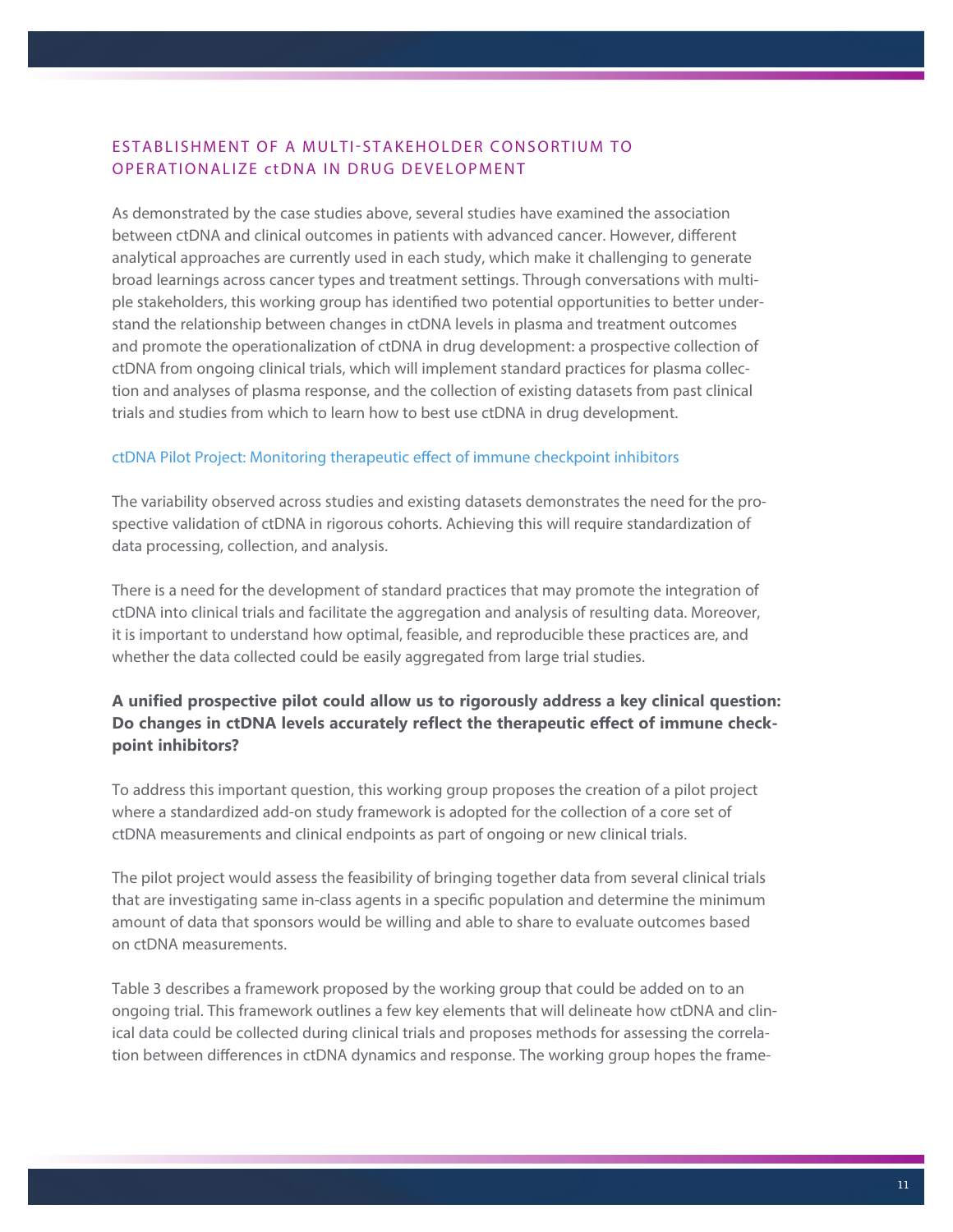# Table 3: *Friends* ctDNA pilot project framework

| <b>Parameter</b>                | <b>Proposed Pilot</b>                                                                                                                                                                                                                               |
|---------------------------------|-----------------------------------------------------------------------------------------------------------------------------------------------------------------------------------------------------------------------------------------------------|
| Patient population              | Patients with advanced/metastatic disease                                                                                                                                                                                                           |
| Population size                 | As determined by the clinical trial or drug sponsor                                                                                                                                                                                                 |
| Drug class                      | Immune checkpoint inhibitors                                                                                                                                                                                                                        |
| Trial phase                     | All phases                                                                                                                                                                                                                                          |
| Technology for ctDNA assessment | ddPCR or NGS gene panel                                                                                                                                                                                                                             |
| Minimum Limit of Detection      | 0.2-0.25% VAF                                                                                                                                                                                                                                       |
| Test tubes                      | If site has capacity to spin down tubes locally within a few hours<br>after collection: EDTA. Otherwise tubes including a DNA stabili-<br>zation agent (e.g. Steck tubes)                                                                           |
| Timepoints                      | Collection at cycle 1, day 1 (screening sample may not be<br>1.<br>representative)<br>Early collection after 2-4 weeks<br>2.<br>Collection at the time of restaging scans<br>3.<br>Collection at or after progression (prior to next therapy)<br>4. |
| Median follow up                | 6 months                                                                                                                                                                                                                                            |
| Diagnostic endpoints            | Relative percent change from baseline                                                                                                                                                                                                               |
| Alterations (definition)        | Mutations, insertions, deletions, amplifications, and fusions                                                                                                                                                                                       |
| Clinical endpoints              | Raw tumor size/volume, ORR and PFS and/or OS, if applicable<br>(trial dependent)                                                                                                                                                                    |
| Adjustment factors              | Age, gender, smoking status, baseline ECOG score, previous line<br>of therapy, and histology                                                                                                                                                        |

work is reasonable and feasible for participating sponsors to readily incorporate into ongoing or planned trials, without compromising or interrupting their primary trial objectives.

If the right clinical trials are identified and the pilot project framework is well implemented, the preliminary evidence collected would increase our understanding on the feasibility and effectiveness of using ctDNA as a monitoring tool in clinical trials that investigate the efficacy and safety of immune checkpoint inhibitors either used as monotherapy or in combination.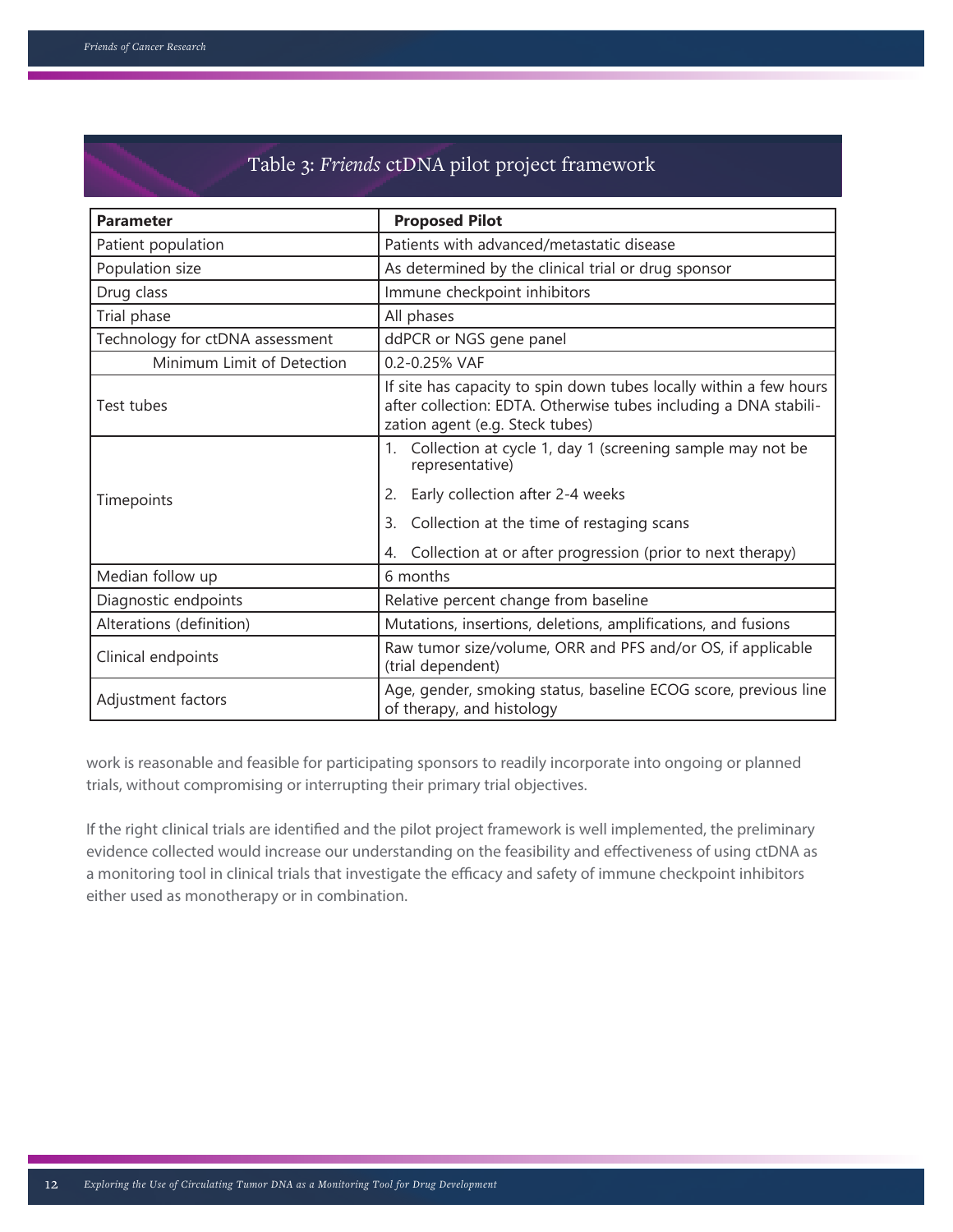#### Virtual ctDNA data repository

ctDNA has been and is currently being collected in clinical trials. These rich datasets are currently stored in isolated silos, which preclude powerful and robust analyses that measure the association between plasma response and therapeutic effect. Aggregating these existing datasets in a central virtual repository would allow for datasets to be analyzed together, enabling researchers to draw more significant conclusions and promoting a more refined understanding of plasma response to various therapies, such as chemotherapy, targeted therapies, and immunotherapies.

The working group proposes to explore the creation of a central virtual ctDNA data repository by bringing different stakeholders across academia and industry together to discuss how already-generated data from individual studies could be brought together in a pre-competitive environment. The overarching goal of this initiative would be to discuss how these data could be brought together, what data could be shared across studies, and how these data would be used to derive more insightful conclusions than isolated and smaller studies with limited sample sizes.

# **A multi-stakeholder virtual data repository offers potential to generate broad learnings in a pre-competitive fashion to facilitate our understanding of ctDNA changes as a measure of drug effect.**

Clinical trials use a range of ctDNA analytical approaches and technologies, but most studies have a common core set of data elements and offer means to calculate the allelic fraction (AF) of key cancer-associated genes like EGFR, KRAS, and TP53. A combined analysis of existing datasets offers the potential for several learnings:

- 1) What magnitude of change in AF portends a better response rate, PFS, or overall survival on therapy (e.g., any change, 50% change, 90% change, or 100% change?)
- 2) How does the relationship between change in AF differ in patients treated with chemotherapy, targeted therapy, or immunotherapy?
- 3) What minimum baseline "measurable" AF is needed to be able to accurately detect a response in plasma ctDNA?

These learnings will be helpful in furthering our understanding of plasma response and the use of ctDNA in drug development, but a proper framework that will foster collaborations is critical to ensure such a repository is a successful collaborative tool. The working group has put together a list of considerations and questions that begins to explore the potential design and implementation of a virtual data repository that would host ctDNA data to explore plasma response (Table 4).

This type of repository would be beneficial for understanding how best ctDNA could be used in drug development and would help inform future initiatives that seek to operationalize ctDNA in drug development.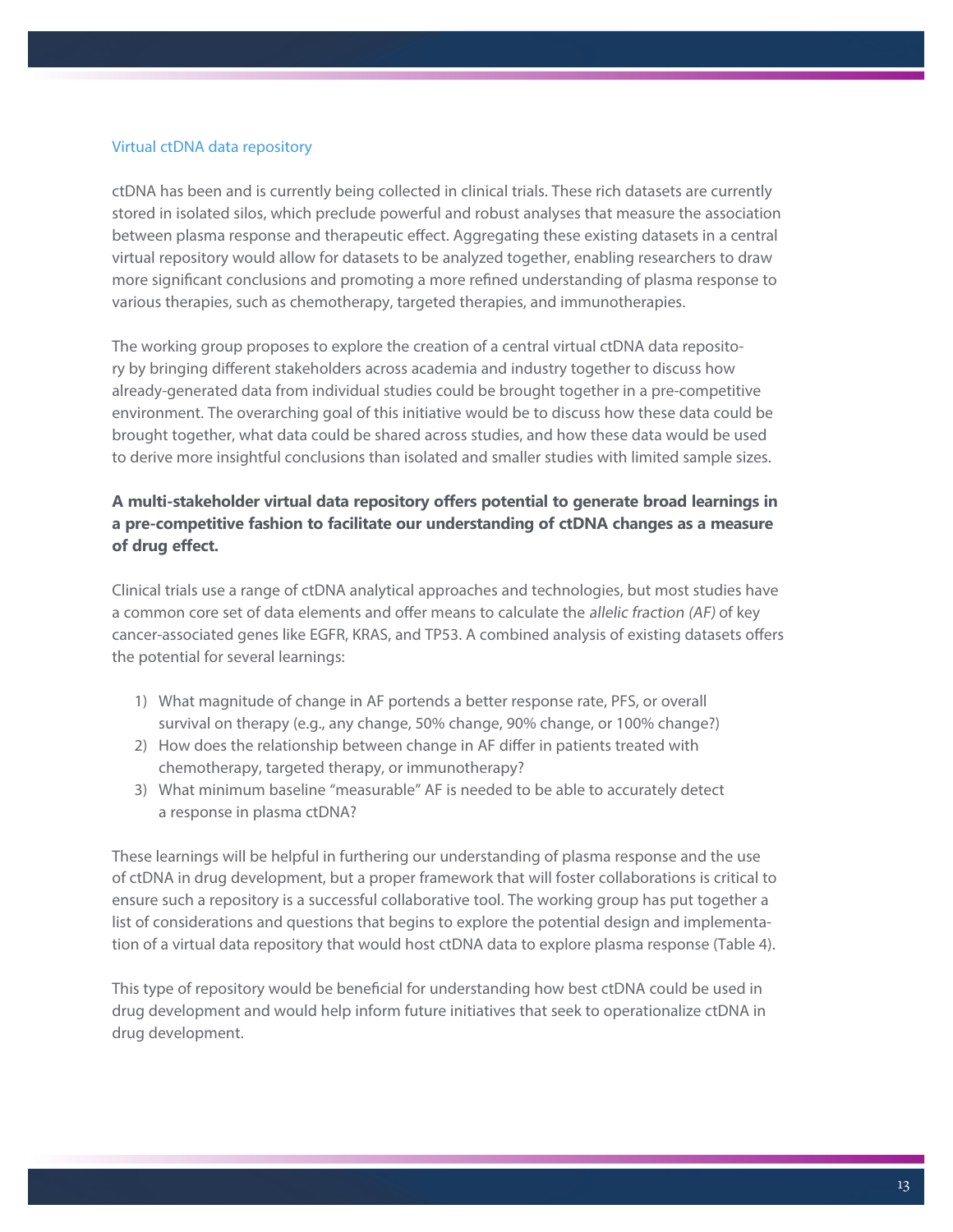| Table 4: Considerations for a virtual data repository |                                                                                                                           |  |  |  |
|-------------------------------------------------------|---------------------------------------------------------------------------------------------------------------------------|--|--|--|
| <b>Issues</b>                                         | <b>Questions</b>                                                                                                          |  |  |  |
|                                                       | What is the minimum core set of data elements that sponsors<br>would feel comfortable sharing as part of a pilot project? |  |  |  |
| Core dataset                                          | Should raw or analyzed data be uploaded to the repository?<br>$\bullet$                                                   |  |  |  |
|                                                       | What kind of case report data on clinical response is neces-<br>$\bullet$<br>sary?                                        |  |  |  |
| Legal, ethical, and privacy con-<br>cerns             | Are there any legal, ethical, and/or privacy concerns for contributing<br>data to a virtual repository?                   |  |  |  |
| <b>Logistical concerns</b>                            |                                                                                                                           |  |  |  |
| Data storage                                          | Where would the data be stored? Would there be a maximum data<br>storage value? Could this data be hosted on a cloud?     |  |  |  |
| Data transfer                                         | How would data be transferred/uploaded?                                                                                   |  |  |  |
| Blinding                                              | Does the data need to be blinded?                                                                                         |  |  |  |
| Analytical opportunities                              | Will the data be analyzed as a meta-analysis, or could the data be<br>combined and analyzed together?                     |  |  |  |

#### NEXT STEPS

This white paper lays out best practices for ctDNA use in disease monitoring and proposes two collaborative initiatives that could help elucidate how ctDNA may be used in drug development across cancer types and treatment settings. The members of the working group encourage comments and reactions to the best practices and the collaborative initiatives proposed in this whitepaper.

Future steps will include the following:

- 1. *Friends* **will seek to develop a multi-stakeholder consortium: interested members of the academic, diagnostics, government, pharmaceutical, and patient advocacy communities should request to join the ctDNA multi-stakeholder con sortium;**
- 2. **The consortium will meet to discuss the feasibility of the initiatives discussed in this white paper; and**
- **3. The consortium will implement the optimal approach to advance our under standing of ctDNA use in drug development**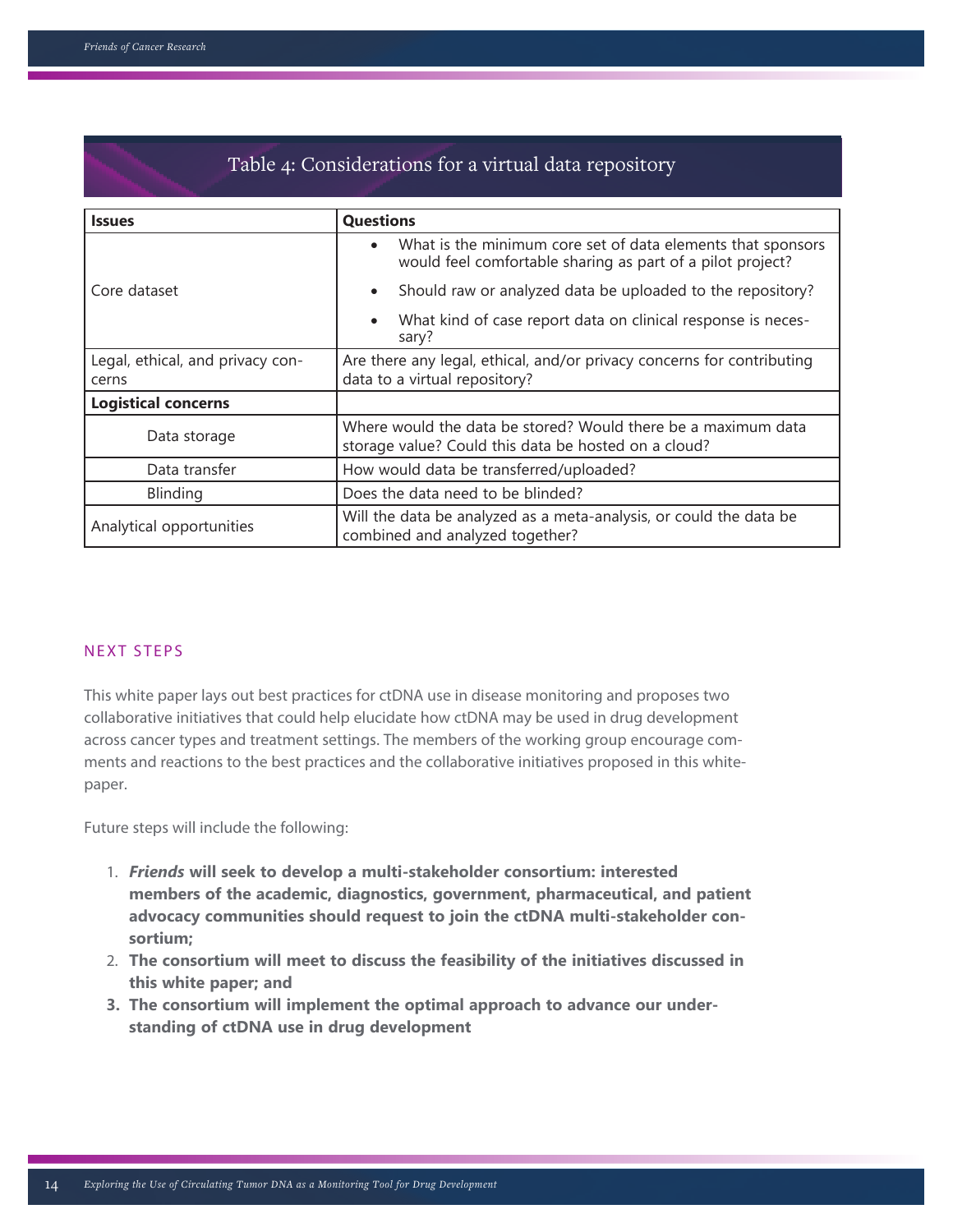### LIST OF DEFINITIONS

- **Allelic fraction (AF):** refers to the percentage of a sample represented by an allele. Thus, a mutant allele fraction refers to the fraction of alleles (DNA molecules) at a locus that carry a mutation.
- **Cell-free DNA (cfDNA):** total amount of cell-free DNA in plasma or serum, which can be derived from multiple sources, including tumor cells.
- **Circulating tumor DNA (ctDNA):** the fraction of cell-free DNA that originates from tumor cells. The presence of ctDNA in cell-free DNA is generally inferred by the detection of somatic variants, consequently, the presence of ctDNA in cell-free DNA is usually not confirmed until after a ctDNA assay is performed.
- **ctDNA assay:** a clinical test designed to detect somatic variants in cell-free DNA. These encompass a single variant in a gene or broad assays that may interrogate numerous variants in various genes. Other terms to describe ctDNA assays include circulating cell-free plasma DNA assays and plasma genotyping assays.
- **Digital droplet PCR (ddPCR):** a refinement of conventional polymerase chain reaction (PCR) methods where the PCR solution is divided into smaller reactions contained in droplets created through a water oil emulsion technique. Each droplet runs individual PCR reactions independently to directly quantify and clonally amplify nucleic acids in a more accurate and sensitive manner.
- **Liquid biopsy:** a broad category for a minimally invasive test done in a sample of blood to look for cancer cells from a tumor that are circulating in the blood or for fragments of tumor-derived DNA that are in the blood. Tumor genetics or genomics from ctDNA assays are one example.
- **Genotyping (uses for ctDNA):** detection of targetable biomarkers or resistance mutations to guide treatment selection.
- **Monitoring (uses for ctDNA):** repeat assessment to evaluate quantitatively or qualitatively for treatment effect.
- **Cancer detection (uses for ctDNA):** detection of hallmarks of cancer either for initial diagnosis of cancer or for detection of residual cancer at a single high-risk timepoint (e.g. minimal residual disease).
- **Minimum residual disease (MRD):** residual cancer burden persisting in patients considered to be in morphologic remission. Commonly used term in the treatment of blood cancers.
- **Molecular/Plasma response:** changes in ctDNA as a result of a therapeutic intervention.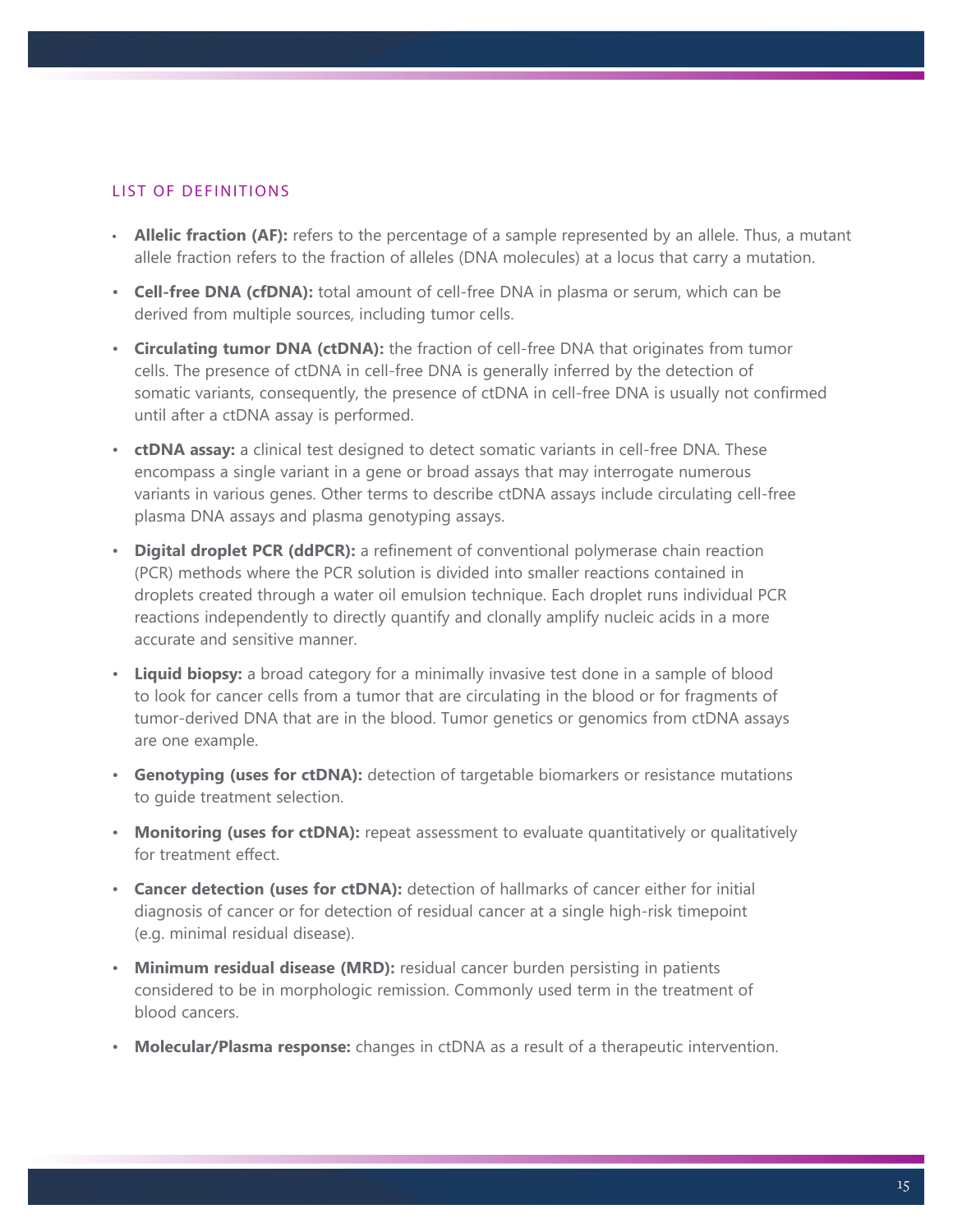- **MRD assay:** assay that is tested at some early high impact time to help determine whether a patient is cured or not. Such an assay could also be used at intervals to monitor for recurrence. But the statistical characteristics (and development path, and cost/benefit implications) for a single-timepoint detection assay is quite different than for a multitimepoint monitoring assay.
- **Next-generation sequencing (NGS):** next-generation sequencing (NGS), also known as high-throughput sequencing, is a term used to describe a number of different modern sequencing technologies that allow us to sequence DNA and RNA much more quickly and cheaply, and as such have revolutionized the study of genomics and molecular biology
- **Real-time PCR (RT-PCR):** real-time polymerase chain reaction (PCR) monitors the amplification of a targeted DNA molecule during the PCR in real-time, and not at its end, as in conventional PCR. RT-PCR can be used quantitatively or semi-quantitatively.
- **Recurrence:** cancer that has recurred usually after a period of time during which the cancer could not be detected. The cancer may come back to the same place as the original (primary) malignancy (local recurrence) or to another place in the body (distant recurrence, or metastasis).
- Variant allele fraction (VAF): the fraction of alleles in a specimen that contain the variant, or muta tion.